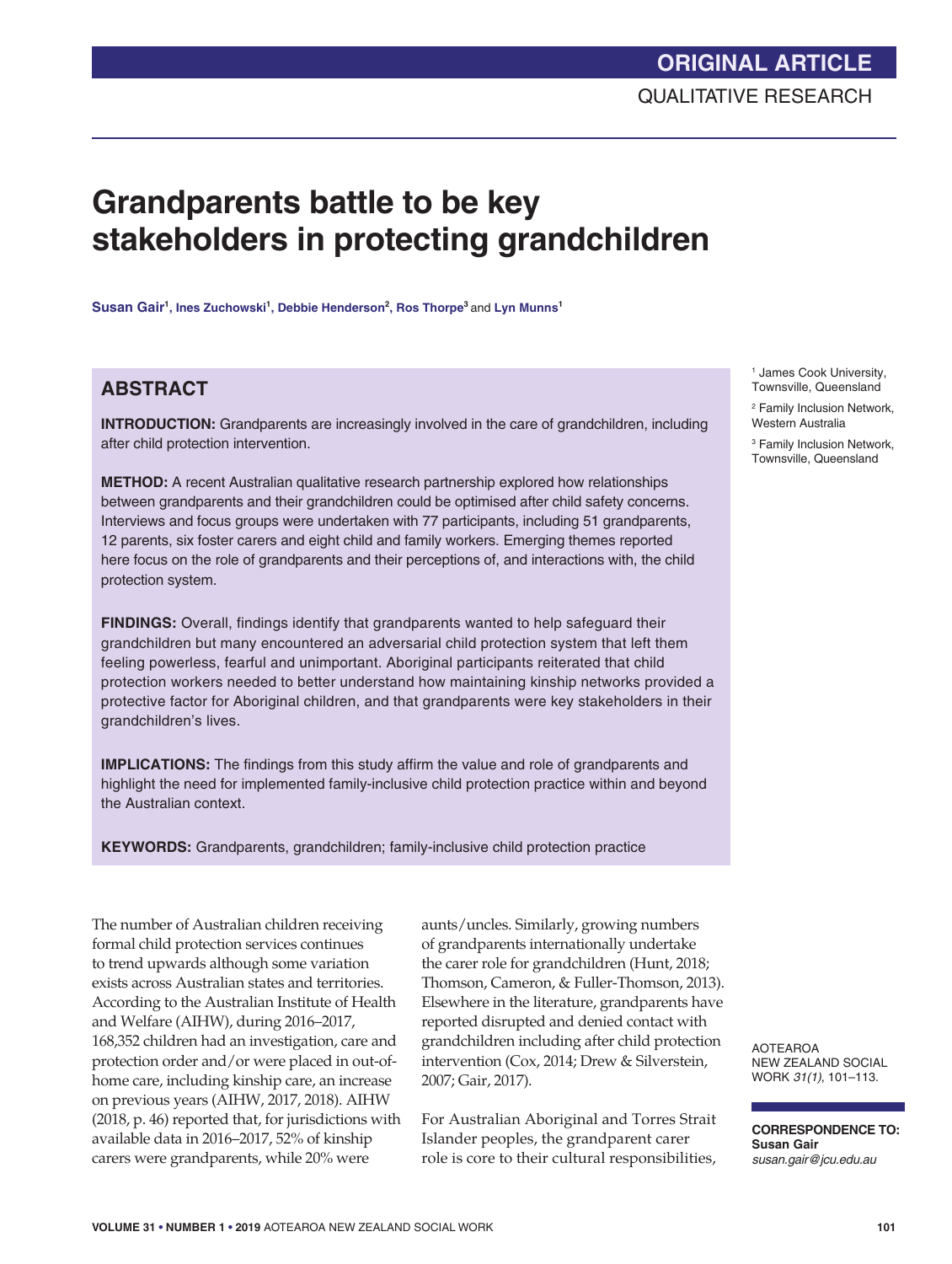providing children with strong crossgenerational relationships (Secretariat of National Aboriginal and Islander Child Care (SNAICC), 2010). The forced removal of Aboriginal children in the past is said to have severely damaged family networks and culturally, psychologically and geographically distanced grandparents from their caring responsibilities and their grandchildren (Thomson et al., 2013). Grandparent carers often step in when there are family breakdowns or when children are deemed to be at risk of harm, and kinship placements can help maintain children's wellbeing and family connections. However, the true extent of informal grandparent care may be extremely difficult to ascertain, particularly for Aboriginal and Torres Strait Islander families (SNAICC, 2010).

It has been reported that child protection systems in Australia are in crisis, with increased numbers of children in care resulting in unsustainable caseloads for workers. Further, it has been suggested that a risk-averse organisational culture, and non-Indigenous child protection workers' lack of understanding of cultural values underpinning Aboriginal child rearing, are contributing to increased numbers of children coming into state care (Carmody, 2013; Child Protection Peak, 2017; Child Protection Systems Royal Commission, 2016; Lonne, Harries, Featherstone, & Gray, 2016).

A recent Australian qualitative study explored how grandparent–grandchild relationships could be optimised after child safety concerns. The research was informed by findings from an earlier, small study suggesting grandparents struggled to be heard in relation to their grandchildren's care and risk of harm (Rigby, Gair, & Thorpe, 2016). Only limited Australian research on this topic was identified. Some findings have been published elsewhere (Gair, Zuchowski, Munns, Thorpe, & Henderson, 2018; Zuchowski, Gair, Henderson, & Thorpe, 2018). This article specifically focuses on participants' perceptions and interactions with child protection workers and systems.

#### **Background**

#### *Grandparent carers*

International and national literature identifies the growing role of grandparents as full-time carers for their grandchildren, often due to family breakdown, substance abuse by adult children, family violence, poor parental mental health, poverty, housing instability, an absent or incarcerated parent, and where parents are unable to care for children (Backhouse & Graham, 2012; Irizarry, Miller, & Bowden, 2016). It has been reported that kinship placements can provide greater placement stability than foster care and give greater child wellbeing, although not all researchers agree (Farmer, 2009; Hunt, 2018; Winokur, Holtan, & Batchelder, 2014). Hunt (2018) reported that often grandparent carers are grandmothers caring alone. While growing kinship care literature in the Australian context is evident, the importance of the grandparent role when children are removed into State care, and grandparents' inclusion in decision-making about their grandchildren's care appears less evident.

In Aboriginal and Torres Strait Islander cultures, extended families play a critical role in the protection and rearing of children, and grandparents, aunties and uncles all have parenting responsibilities (AIHW, 2018; Ivec, Braithwaite, & Harris, 2012; SNAICC, 2010). Some researchers have reported that, while non-Indigenous grandparent carers may see the full-time carer role as culturally nonnormative and an unexpected challenge in later life, many Aboriginal kinship carers see the role as a familiar, cultural obligation that also can break the cycle of inter-generational child protection intervention (Hunt, 2018; Milosevic, Thorpe, & Miles, 2009).

Much of the Australian literature on grandparent carers identifies that they often do not receive the professional support or resources necessary to meet their own and their grandchildren's needs, particularly for children with complex trauma. Grandparent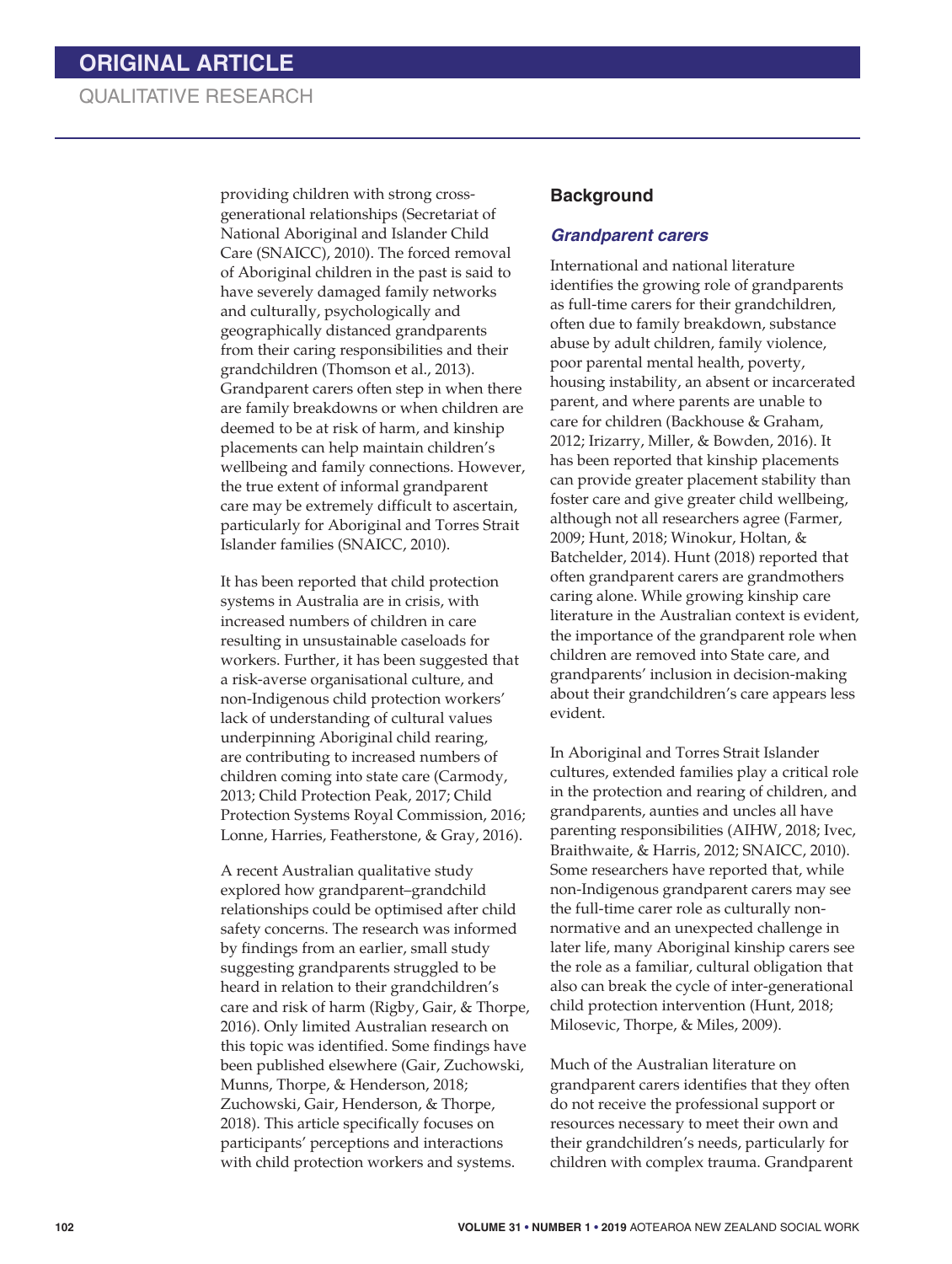kinship carers reportedly are less likely than foster carers to be offered respite care, training and adequate allowances; they often are less well-off and older than non-relative foster carers; and some kinship carers experience limited follow-up from workers (Farmer, 2009; Irizarry et al., 2016; Qu, Lahausse, & Carson, 2018).

# *Child protection and intervention*

**Child protection practice in the best interests of children.** In Australia, individual State and Territory governments are responsible for the statutory protection of vulnerable children. A strong underpinning discourse at the heart of child protection legislation across Australia and internationally is said to be decision-making in the best interests of children, as aligned with the International Convention on the Rights of the Child (Lonne et al., 2016). Yet consensus on what constitutes these best interests, particularly in decision-making for children's long-term best interests is less evident (Keddell, 2017, p. 324; Ramsden, 2013). Long and Sephton (2011, p. 97) argued that the distinct "best interests of Aboriginal children" were misunderstood in service provision.

It is recognised that child protection work involves workers making stressful and difficult decisions in highly complex contexts (Lonne et al., 2016; Morris & Burford, 2017). Correspondingly, the profound impacts on families of such decisions have been documented over time including their feelings of anger, grief, powerlessness, fear, and shame (Ainsworth & Berger, 2014; Dumbrill, 2010; Lonne et al., 2016; Thoburn, Lewis, & Shemmings, 1995). Buckley (2017) described how families can become stigmatised and vulnerable in investigation cycles and impoverished circumstances. Increasingly, poverty is recognised as a factor in child mistreatment both nationally and internationally, while improved income is a protective factor (Raissian & Bullinger, 2017). Backhouse and Graham (2012, p. 313) revealed that there also is a stigma for

grandparents caring for their grandchildren after child protection concerns, and that grandparents often feel they are viewed as "somehow responsible for what's gone wrong" in the family.

In both Australian and international contexts, it has been argued that heavy caseloads, limited time to build relationships with families, narrow risk assessment tools and insufficient worker skills are hindering child protection work in partnership with families (Alfandari, 2017; Morris, White, Doherty, & Warwick, 2017). Further impediments include media reporting of known child deaths, the individualism engendered by neoliberalism, and a prevailing, risk-averse, "paternalistic organisational culture" (Alfandari, 2017, p 1061; Buckley, 2017; Beddoe & Cree, 2017, Morris & Burford, 2017; Parton, 2017). While parental 'readiness to change' is an identified reunification factor, Humphreys, Thiara, and Skamballis, (2011, p. 166) argued that organisational 'readiness to change' is required to facilitate a cultural shift in practice after new policy directives. Similarly, Smith et al. (2017) noted the difficulties of effecting change in frontline child protection services.

# *Aboriginal and Torres Strait Islander children and families*

The Bringing Them Home Report (Human Rights and Equal Opportunity Commission (HREOC), 1997) highlighted the traumatic legacies of past removals of Aboriginal children, known as the Stolen Generation. However, since that time the rate of child removals has been unprecedented (Funston, Herring & Aboriginal Communities Matter Advisory Group (ACMAG), 2016). In 2016– 2017, Aboriginal and Torres Strait Islander children were up to 10 times more likely than non-Indigenous children to be involved with child protection services (AIHW, 2018; SNAICC, 2017). In reviewing child protection services in Queensland, a state where there are high numbers of Aboriginal and Torres Strait Islanders families, The Carmody Report (Carmody, 2013)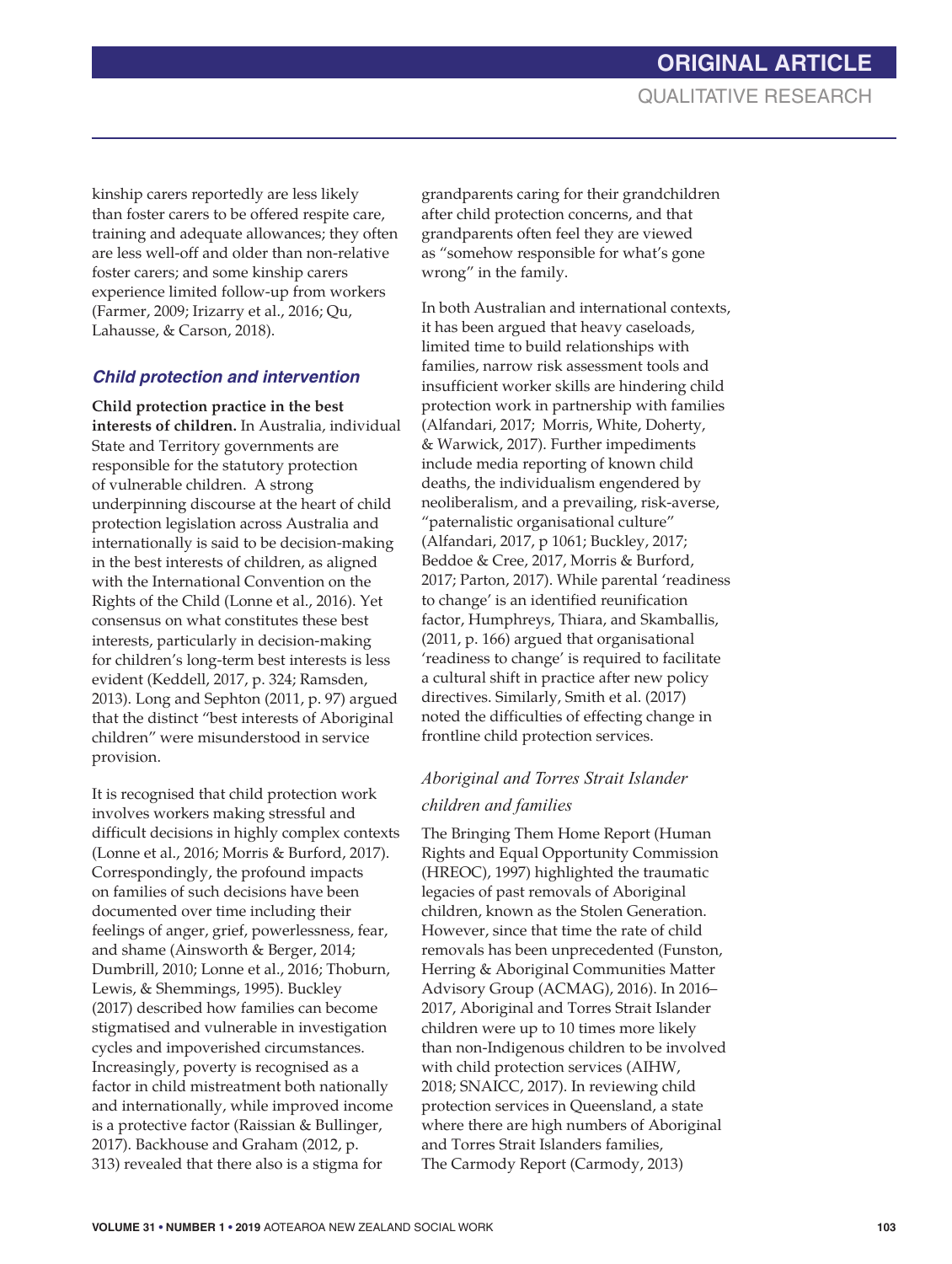highlighted the inadequate application of the Aboriginal and Torres Strait Islander Child Placement Principle (the Child Placement Principle), implemented specifically to prioritise placements of children within family, culture and community. This report also recommended improvements to the recruitment and retention of kinship carers. Yet, in 2016–2017, only 68% of Aboriginal and Torres Strait Islander children in care reportedly were placed in accordance with the Child Placement Principle (AIHW, 2018, p. 48). Equally, SNAICC (2018, p. 5) argued that children are not being placed in "genuine kinship placements", kinship is being defined "far too broadly", and that community members with "knowledge and authority to determine the most appropriate placements" are not being consulted. That report has called for new national standards, strategies and targets to arrest the alarming future projections of Indigenous children under statutory care.

Further, Herring, Spangaro, Lauwa, and McNamara (2013) highlighted the lack of accounting for systemic issues creating discrepancies between Aboriginal and non-Aboriginal Australians' life trajectories such as poverty and the ongoing racism experienced by Aboriginal people. Elsewhere, drug and alcohol misuse and family violence have been identified as factors in the over-representation of Aboriginal and Torres Strait Islander children in child protection services (AIHW, 2017; HREOC, 1997; Ivec et al., 2012). Yet Kickett-Tucker and Hansen (2017) stated that, while legacies of trauma lingered because of past child removals, many Aboriginal people are intimately connected to culture and family networks. More specifically, Lohoar, Butera, and Kennedy (2014, p. 2) argued that culture was a strong "protective force", helping children build confidence through freedom to explore under the watchful eye of family and community, and that "overexaggerating safety risks can reduce children's resilience" and place children "at risk in the long-term" (p. 11).

"Closing the Gap" strategies that target poverty, early childhood health and education, rebuilding family connections, addressing racism, and reducing the gap in education and employment outcomes are considered pivotal in reducing Aboriginal and Torres Strait Islander children's vulnerability to involvement in child protection processes (Department of Prime Minister and Cabinet, 2017). The three-year action plan (2015–2018) of the National Framework for Protecting Australian Children 2009–2020 promised improved outcomes for children (Council of Australian Governments (COAG), 2014). However, the rate of Indigenous children receiving child protection services has continued to rise (SNAICC, 2017), in turn perpetuating trauma for vulnerable families, and expanding the workload of overstretched child protection services. While many grandparent carers seek to play an increased role in protecting grandchildren, literature supporting and upholding their valuable role and inclusion in decision-making about their grandchildren's care appears less evident.

## **Methodology**

The research question posed in the qualitative study reported here was: What are the ways that grandparent-grandchild connections can be optimised in child protection intervention, out of home care and related services? The primary aim was to document the narratives, perceptions and recommendations of participants, and contribute to current knowledge and practice. Semi-structured, open-ended interview questions explored ways to optimise the inclusion of grandparents in child protection/ out of home care/kinship care. The research was approved by a university Human Ethics Committee. Ethical considerations included confidentiality, understanding cultural sensitivities, meaningful engagement with partners, and accountability regarding dissemination of findings to contribute to informed practice. Given the overrepresentation of Aboriginal and Torres Strait Islander families in child protection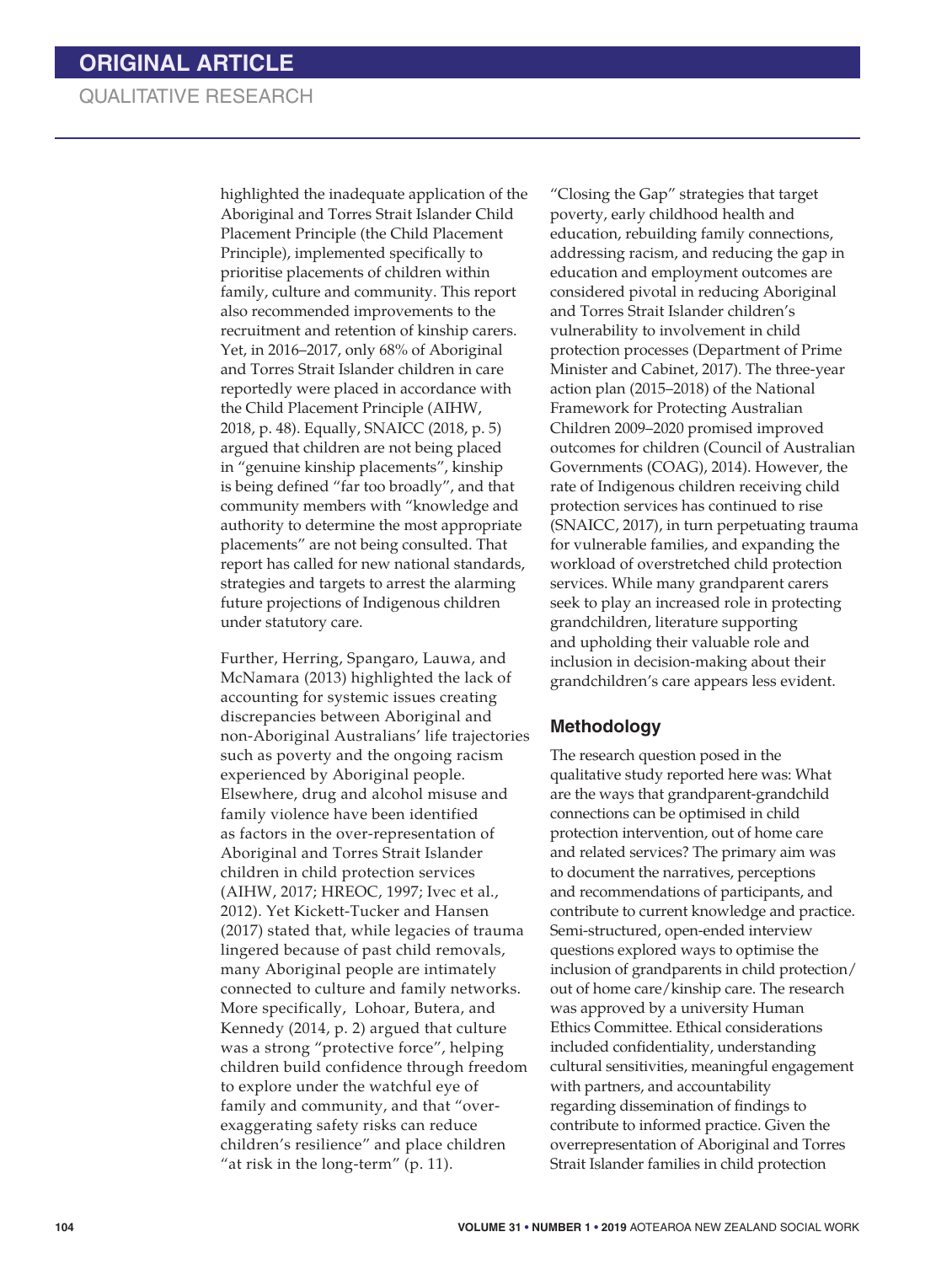services, the guidance of an Aboriginal Elder was sought across the time of the study, and an Aboriginal researcher joined the research team. The study was funded by a university partnership research grant.

## *Research partners*

The research was undertaken jointly by university researchers and community organisation partners. The community stakeholders were Family Inclusion Network Queensland (Townsville) (FINTSV), Family Inclusion Network Western Australia (FINWA), organisations that provide support to families with children in care, and Act for Kids, an organisation providing therapy for children at risk. The partners provided guidance and feedback on the aims and research question, and promoted the research within their organisation, networks and client groups. They reviewed and contributed to the data analysis and findings, and were involved in drafting and reviewing manuscripts and blogs for dissemination. While the statutory sector was approached and their participation sought, that partnership did not proceed.

Desired outcomes for the partners were that findings would inform and improve their own practice and child protection practice more broadly, influence child protection policy across Australia, and inform social work education. The ultimate goal for the research partners was for child protection practice to become more receptive to, and inclusive of, families, including grandparents.

# *Data collection and analysis*

Participants were invited to be involved in this study via flyers distributed through nongovernment agencies, media reporting and use of network sampling (Creswell, 2014). All participants were offered the option of participating in an interview or a focus group. Some focus groups represented a mix of participants, for example, grandparents, parents, and workers. Initially, grandparents

were the sole participant group nominated for recruitment. However, one partner organisation identified that, given the exploratory nature of the study, inclusion of child protection workers, foster carers and parents could contribute to increased insight. In total, the sample consisted of 77 participants, including 51 grandparents (45 grandmothers inclusive of aunties (four) in grandmother roles, and six grandfathers), 12 parents (11 mothers, one father), six foster carers (five female, one male) and eight child and family workers (all female). In total, 35 % of the participants in the sample, and 53% of the grandparent sample identified as Aboriginal or Torres Strait Islander Australians ( $n = 27$ ).

Participants from Queensland, Western Australia, South Australia and Victoria engaged in a total of 28 individual interviews, three couple interviews and seven focus group interviews (43 attendees). Interviews were conducted face to face or over the telephone by three different members of the research collaboration. The focus groups took place face to face and were facilitated predominantly by the same researcher, accompanied by members of a partner organisation. The same interview guide gave direction to both focus groups and interviews. The interviews and focus groups were audio-recorded and transcribed.

In line with an interpretive thematic data analysis process, all transcripts were read multiple times to make initial sense of the qualitative data. As a next step, researchers worked jointly to identify emerging patterns and themes across the focus group and interview data sets, as relevant to the overall research question. After preliminary themes were coded, researchers explored relationships between and across codes (Liamputtong, 2009). At this point the emerging themes were discussed at length and refined with key stakeholder partners. In this article the perspectives and experiences of participants in relation to their interactions with child protection systems, and with child protection workers, are presented.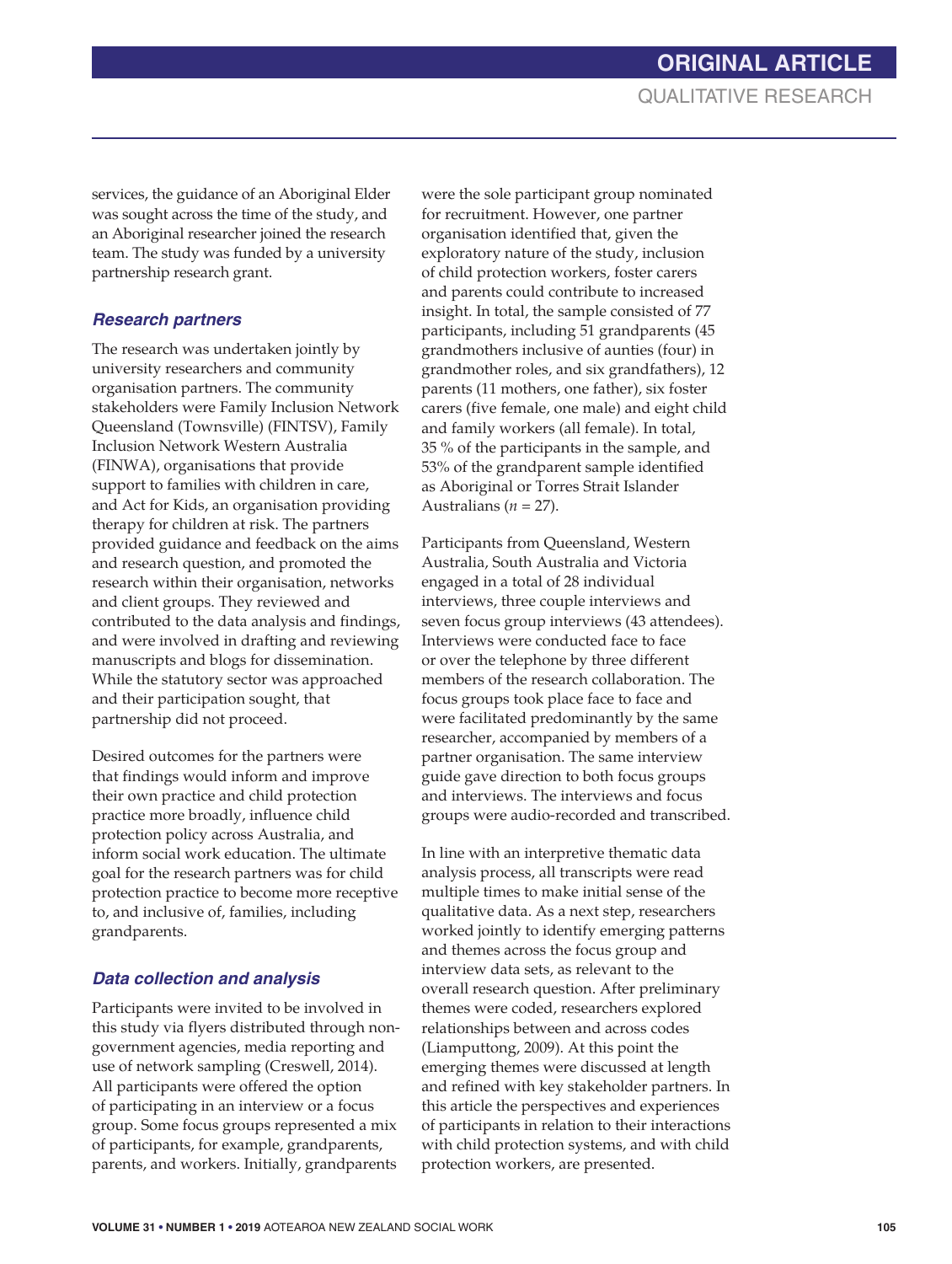#### **Findings**

The five key themes identified below focus on interactions with child protection workers in relation to maintaining connections with grandchildren. These themes are: i) Fears, compliance, powerlessness and resistance; ii) Grandparents excluded in decision making; iii) Workers' power to name the narrative; iv) Fighting the system; and v) New frameworks or "business as usual". In the findings presented later, the voices of grandparents, workers and some parents are included. As recommended by industry partners in this study and, as is evident here, multiple voices helped inform in-depth interpretations of the study findings. Some longer quotes are included to help capture the complex stories being shared.

#### *Fears, compliance, powerlessness and resistance*

Grandparents in this study highly valued their relationships with their grandchildren, and they were conscious of the power of the Department in relation to disrupting these relationships. This point is exemplified in the following comment made in one of the focus groups

[T]he grandparents just want to have some sort of relationship. There's no way they would ever jeopardise that by screwing with their rules. No way! (grandparent, focus group 1)

Similarly, this grandmother had growing fears about disrupted relationships with her grandchildren if they came to the attention of the child protection system, linking these fears to past and present removals of Aboriginal children:

I do fear because of what they do to our Indigenous people within the community … that's what I fear may happen to myself and to my grandchildren because of … my son and his partner … because of where they're at, [and] not having steady jobs … and the finance[s] and

the way they are living at the moment. (grandmother, interview 30)

Issues of power and powerlessness emerged in comments about the distressing way children were removed, while some resistance also is evident from this participant:

They went to the [other] nan's house and picked up the first lot of kids and they came back …. They got the police involved. I said … "Look, settle down … I said to the police, "What happens if they came and took your kids in a bus, what would you do?" And the police said, "If you step forward, we'll arrest you." I said, "You're going to arrest all of us, the whole 50 of us here?" I was really angry." (grandmother, focus group 2)

Other participants highlighted child protection workers' controlling influence over contact visits with their grandchildren, including this grandmother who felt she had no option but to comply:

I had unsupervised visits, and then the next week before I saw my grandchildren they sent out this paper for me to sign it, and if I didn't sign it, that I would not see my grandchildren on that afternoon. And I said no, I'm not going to sign it. And then I thought no, I will sign it, because I have to see my grandchildren …. (grandmother, focus group 1)

Tarrant, Featherstone, O'Dell, and Fraser (2017) argued that workers needed to pay greater attention to grandparents' desire to stay connected to grandchildren, and recognise their fears about losing contact after children when child protection services become involved.

#### *Grandparents excluded in decision making*

Grandparents, parents and workers revealed circumstances where grandparents were excluded from decision-making about the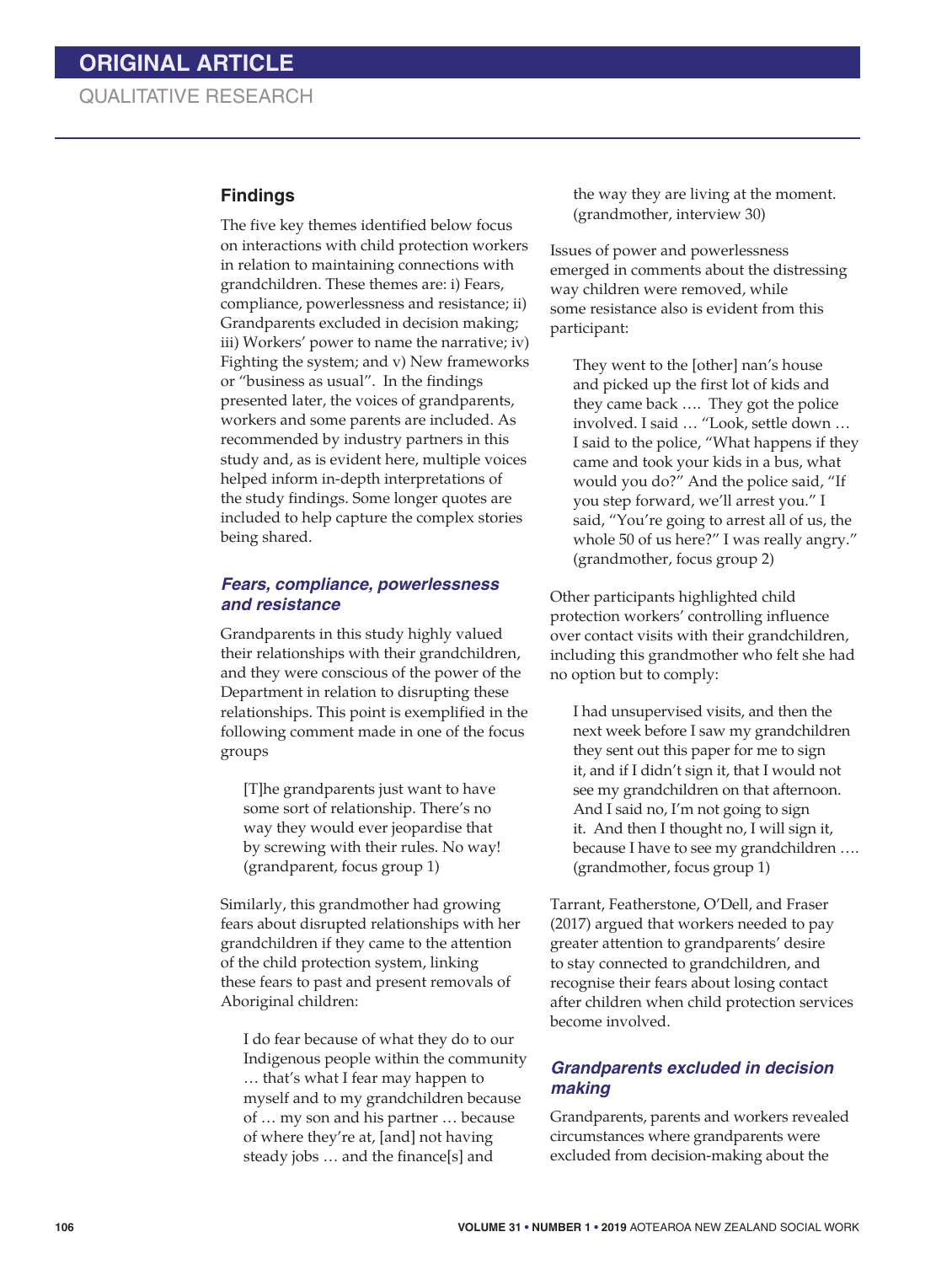placement of a child, even if grandparents ultimately became the kin carer for that grandchild. For instance, this parent expressed confusion that a decision was made about her daughter's placement with the grandmother without consultation with her:

There was this one incident where … the police removed me to a women's shelter and it took a week and a half for a Child Safety officer to call me back, even though I rang her every day … and left messages … I was in a crisis... Mum had put several calls through and got no responses. … As things progressed it became pretty clear, from stuff that Child Safety said, … they were going to put [daughter] in my mother's care. And I thought that this was ironic, because they would not talk to her or return her phone calls … They just did case plans and she wasn't invited … (parent, interview 12)

Offering a worker's perspective, this participant explained that it is workers who make decisions about placement and arrange contact for children in care, and this could include grandparents, but implied that the workers would use their discretionary power to judge the risks regarding what was in the best interests of children:

… when a child's at home – that's more their parents' responsibility but when a child is in care we will look at family contacts and – as long as it's in the best interests of the child. I mean if the grandparents are nasty towards the child obviously we wouldn't … (worker, interview 27)

Another worker explained that, while the Child Placement Principle policy was followed, recognition of intergenerational trauma was a reason used to exclude Aboriginal grandparents as carers:

Well the legislation tells us that we need to explore family, um, and already established connections… I think it works especially well when we are looking

at Indigenous children, so there is a very clear guided policy around that family need to be explored, and I guess that includes … well it does include the grandparents as well, but in my experience a lot of the times family and grandparents would be excluded from taking care of children um, because of intergenerational issues, you know, health issues, and often, seeing that intergenerational trauma that's passed on. (worker, interview 17)

Offering a different perspective, this parent was surprised that after specifically naming her extended family members as key supports for her children, that their names were missing from the file as key contacts:

And then when my kids were taken into care, none of my family were contacted. I'm like "well hang on, you've got them down as support". We've only just recently found out that there's stuff missing out of my file, and my family were actually removed from my file, and I had no knowledge of it. (parent, focus group 1)

The findings above support assertions from Morris and Burford (2017, p. 104) that risk aversion in child protection practice has kept families "distanced from decision-making, and often their children".

## *Workers' power to name the narrative*

While some workers in this study promoted the value of grandparents, many grandparents and parents identified that they were skeptical about trusting department workers to uphold the importance of grandparents in grandchildren's lives. This worker reported actively promoting the value of grandparents to new workers:

I've got ten years' child protection history and I've used grandparents [for] everything… becoming the main provider … helping them to get custody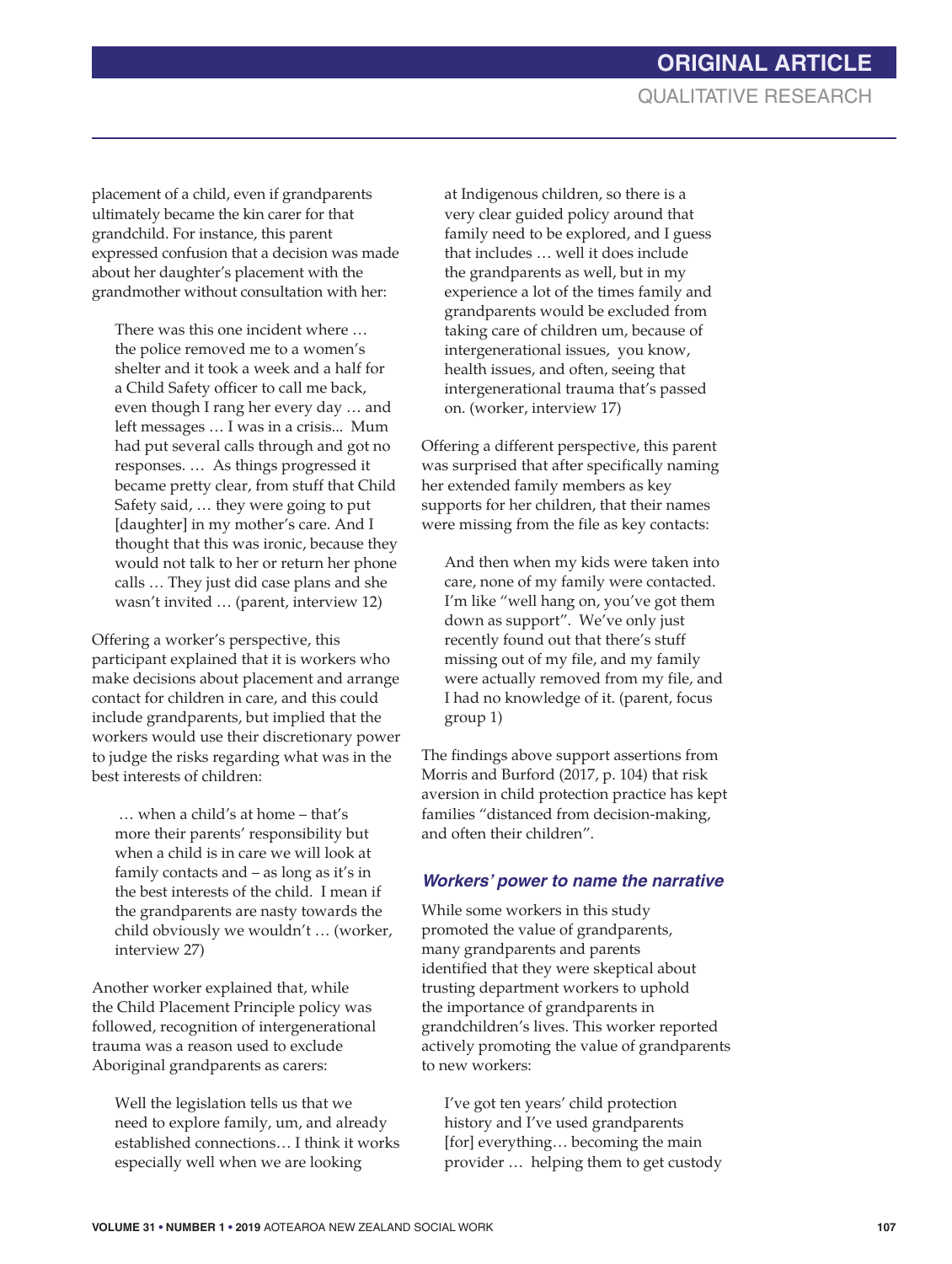[in] the Children Family Law Court, or … [when] parents have been incarcerated... anyone that starts at the Department, … I always go on about it… "keep exploring family"… there is always somebody we can tap into … and whether that's a grandparent, or an aunty … it's really important … so that they know who they are and where they come from… (worker, interview 26)

In contrast, a distrusting stance about departmental workers in relation to grandparents was commonly aired in this study. This included identifying workers' power to name circumstances in a way that misrepresented grandparents and impacted grandparents' contact with grandchildren and their access to support. For example, in a joint interview these grandparents explained how inaccurate information was presented by workers in court documents:

The Department lying in court about apprehending the kids… making up fictitious dates on their court documents and everything like that, and I have actually got the court documents to prove it. (grandparents, interview 19)

This grandparent similarly distrusted the accuracy of information supplied by departmental staff:

The trouble is, you have a care management plan and there is no guarantee that the information that the Department has fed you is accurate. (grandfather, interview 16)

In a different context, while this grandmother wanted formal recognition the grandchildren were living permanently with her and her husband, to enable increased support, Departmental workers named the arrangement as a verbal agreement without official status:

[I] used to have them 3, 4 nights a week and then… it was decided, with DCP pushing it, and [mother's] verbal consent – that the children would… live with us permanently. Now, it didn't matter how many times I asked DCP for something formal, like "could we have a piece of paper …" nothing was forthcoming… I need[ed] to be able to access services for the children, … The children needed occupational therapy, and they needed … surgery, … and then I also got child adolescent mental health involved, … because there was… quite sexualised behaviour – Still no formal paperwork from DCP. (grandparent, interview 22)

Many authors reiterate that families feel unheard in interactions with child protection workers, and recommend that workers seek to understand how families experience the power differences, especially Aboriginal families (Buckley, 2017; Dumbrill, 2010; Herring et al., 2013).

#### **Fighting the system**

In extending the themes here, participants, in various ways, described their engagement with the child protection system in highly conflictual terms, likening it to a "battle" and a "fight" to protect children. For example, this grandparent identified the combative nature of child protection interactions and suggested alternative ways of working:

… [w]ork with the family not against them, *…* it is a battle between the family and the child protection authorities, and it shouldn't be. (grandparent, interview 1)

Similarly, this parent used terms such as "adversarial", "battle" and "war" to explain the unhelpful interactions she and her mother experienced with child protection workers in trying to keep connected to the children:

They should have used both parent and grandparent to maintain family connectedness … that's one of the things that they didn't do- either sub-consciously or deliberately. I tend to think the latter, deliberate, you know, I mean after all … it's an adversarial situation, you go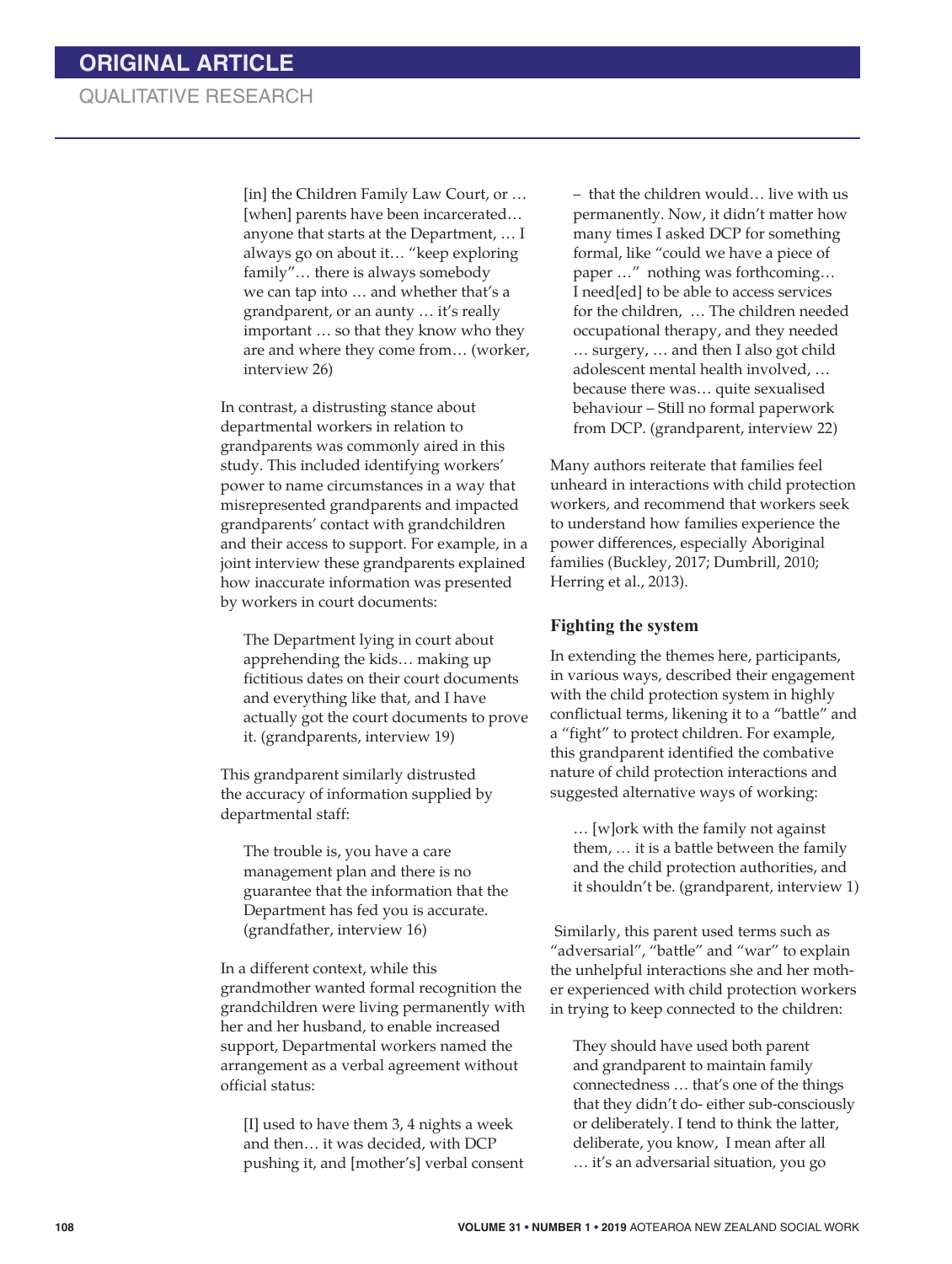to court, you battle, and that's one of the troubles with child protection it is adversarial not friendly, not helpful to the parent, not helpful to the child, … like a little war in a room …they were very unpleasant, one of the first meetings my mother did come along, but she couldn't handle it after that … the air was so charged and it was really nasty (parent, interview 5)

In another example, after listening to the stories being shared by focus group attendees, this grandmother offered advice from her own extensive lived experiences. She stressed the need to stridently lobby services in order to stay connected to grandchildren:

Write a letter to them…To DCP and say, "Look, this is what's happened." Write a letter to the Family and Children's Court. Go in there and say, "Look, I've got no contact with my grandson, I really want to see him,". As a grandparent you've got a right to see your grandchildren, … I know this because we've been through it – all my family … I say "Go … fight for your babies." (grandparent, focus group 2)

#### *New frameworks or "business as usual"*

Some study participants, including child protection workers and parents, identified that although new policies and frameworks upheld more family-inclusive child protection practice, the implementation of these frameworks was less evident. For example, this parent identified that she had not experienced genuine engagement, inclusion, or clear expectations regarding maintained contact for parents and grandparents:

I really think they should honestly sit down and maybe talk to the grandparents, you know … and do the family interview …. I don't see why they didn't do that with my mother... I think that should be done in every single case

where it is appropriate to do so. And then, you know, … do a proper family meeting where everyone is included, not excluding, … have everyone there at the case plan meetings so that it is very clear what Child Safety's expectations are … and what they want us to do as parents, as grandparents - to … maintain the contact that we are currently having with them. (parent, interview 12)

The worker below identified the need for more specific legislated or policy-directed involvement of grandparents, and a meaningful commitment, rather than a tokenistic approach to finding kin who could become long-term carers, particularly for Aboriginal children:

I'd like to see something legislated around the Department … to involve grandparents, like I think … so quickly … we move on families and we keep their placement in foster care and they stay there. We don't explore family. We don't explore kin. We're legislated that we have to for Indigenous and Torres Strait Islander families, we don't, it's tokenistic. Just a phone call or an email to a cultural agency [that is] also overworked and underfunded … – it's tokenistic. (workers, interview 27)

Similarly, another worker identified a lack of implemented policy and practice changes:

I mean Child Safety have now got a new practice framework and they have had lots of training, … the upper echelons seem to be quite well-informed and committed to the new model, but down on the grassroots, the ground level, … a lot of times, it's business as usual. (worker, focus group 5)

The above findings reflect assertions made by Smith et al. (2017), and Humphreys et al. (2011, p. 166) in reference to the difficulties of effecting change in frontline child protection services after new policy directives.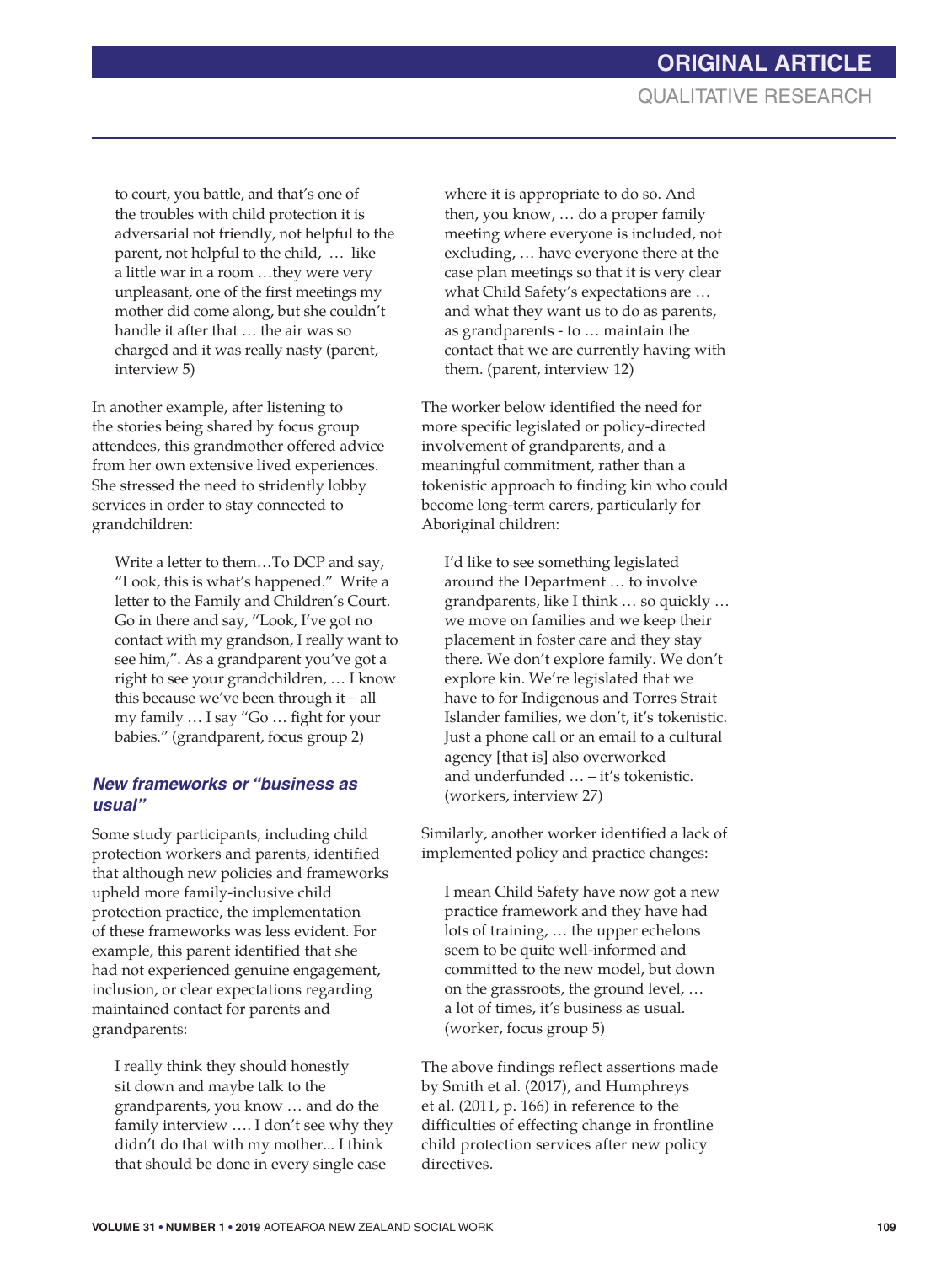#### **Discussion**

The primary aim of the study reported here was to document the perceptions, narratives and recommendations of participants regarding optimising grandparent– grandchild connections after child protection concerns. Overall, the findings identify that grandparents in this study struggled against the power of child protection departments and workers in seeking to care for and/or protect their grandchildren. Grandparents felt excluded from decision-making about children's placements and contact arrangements, and many participants argued that prescribed practice in partnership with families, and support for them to participate, was not evident.

While recognising the power imbalance between families and authorities in child protection intervention is not new, narratives from participants in this recent study affirm literature that has proliferated across time that families' lived experiences are of feeling fearful, intimidated and disrespected in engagements with child protection workers and systems (Ainsworth & Berger, 2014; Buckley, 2017; Lonne et al., 2016). While grandparents were keen to remain deeply involved in the lives of their grandchildren, their interactions with child protection workers left them feeling they were in a battle to stay connected. Overall, grandparents in this study did not feel they were involved in family-inclusive processes in the best interests of their grandchildren. The findings align with those of Dumbrill (2010) who argued that workers' inability to manage power differences between themselves and families creates barriers to what might be achieved.

As noted earlier, Herring et al. (2013) and others argue there has been a consistent failure of systems to address discrepancies between Aboriginal and non-Aboriginal Australians' life trajectories and outcomes (SNAICC, 2017, 2018). Key limitations highlighted included the lack of accounting for poverty, trauma and ongoing racism,

workers' lack of skills and cultural competencies, and the lack of an inclusive, partnership approach to prevention, protection, placement and ongoing contact (Herring et al., 2013; Child Protection Peak, 2017; SNAICC, 2017, 2018). Literature confirms that family and culture are strong protective factors for Aboriginal families against the intergenerational trauma triggered by the Stolen Generation – from which few families escaped (Lohoar et al., 2014; SNAICC, 2017). Yet surprisingly, findings from this study suggest that evidence of intergenerational trauma, after generations of child removals, can lead to the *exclusion* of grandparents as carers – rather than the disruption of intergenerational trauma by placing children with safe family members ("… in my experience a lot of the times family and grandparents would be excluded from taking care of children um, because of intergenerational issues"). Such decision-making could explain, in part, the AIHW (2018, p. 48) report that only 68% of Aboriginal and Torres Strait Islander children in care were placed in accordance with the Child Placement Principle in 2016/2017. Equally, SNAICC (2018, p. 5) argued that community members with knowledge and authority to determine the most appropriate placements are not being consulted. As argued by Kickett-Tucker and Hansen (2017), damage may linger for Aboriginal families because of past forced separations, yet workers may overlook that Aboriginal families possess many strengths and remain influenced by cultural family values and responsibilities.

Herring et al. (2013) recommended processes for achieving change at personal, practice, and organisational levels. These included agencies taking responsibility for workers being trained in Aboriginal history and trauma legacies, and workers doing their own background research to become culturally informed about the local community in which they are working. They recommended that workers recognise and take a stance against racism, reach out into the community through cultural brokers, and spend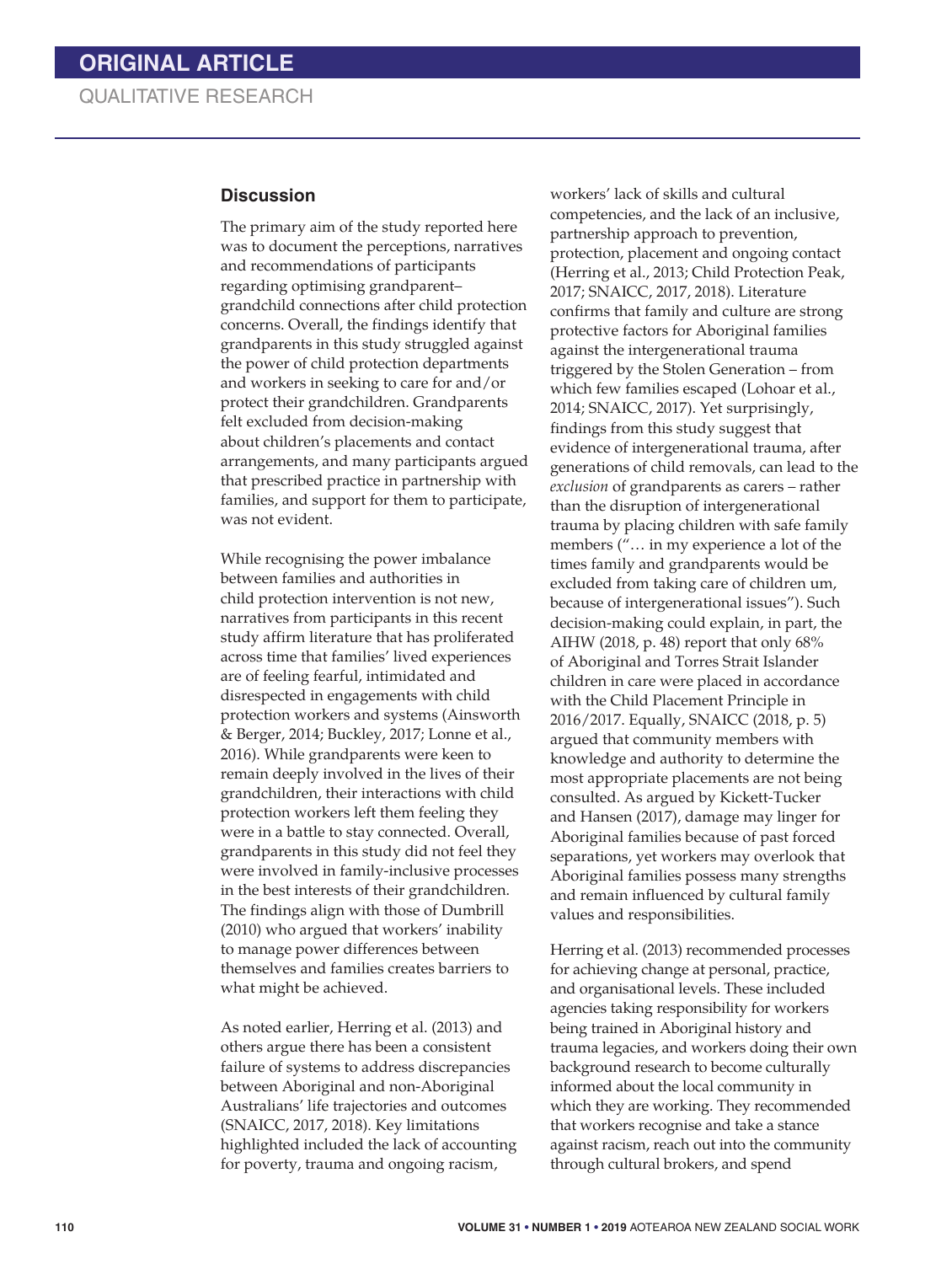time with community members to build relationships and trust for the best long-term interests of children. These findings support assertions by Herring et al. (2013) that the need for culturally informed, anti-racist child protection practice cannot be overstated.

These findings also support notions that "family-minded", family-inclusive and culturally inclusive policies have not necessarily been translated into changed practice (Morris et al., 2017, p. 58; Smith et al., 2017). The findings contribute to available literature identifying that willing extended families may not be included as partners in decision-making after the involvement of child protection services, whether grandchildren are (or are not) subsequently placed in grandparents' care. In particular, the findings highlight the significant role grandparents seek to play in being a protective factor for grandchildren, and the degree to which they feel unheard. The findings support recommendations by Smith et al. (2017, p. 973) for increased facilitation of workers' critical reflection, to help "destabilise dominant practice orthodoxies and cultures" and effect true cultural change in frontline child protection services.

After identifying children at risk, participants in this study perceived that child protection workers continued to intervene in ways that hampered families' abilities to contribute to decision-making to protect children. Grandparents, and specifically grandmothers, wanted to be listened to, so workers could better understand the unique and complex kin, culture and community contexts in which they are intervening. Participants in this study believed that informed workers who are family-minded, family-inclusive and culturally informed, and who included grandparents in decision-making about the protection of their grandchildren, will help alter the current trajectory of their grandchildren's lives.

## *Limitations*

The limitations of this study include that, given the focus was on optimising

grandparents' ongoing connections with grandchildren after child safety concerns, grandparents who were satisfied with the level of ongoing connections would not have come forward to participate in the study. It is acknowledged that the findings presented here cannot be interpreted as reflecting the everyday relationships between grandparents and child protection workers beyond the sample although findings represent participants' voices across several Australian states.

## **Conclusion**

The primary aim of the study reported here was to explore and identify ways to optimise connections between grandparents and grandchildren after child safety concerns. What seems evident is that grandparents in this study wanted to be valued by practitioners as partners in safeguarding their grandchildren, yet they often felt caught in a powerful, unsupportive, adversarial system. Recommended here is workers' increased critical awareness of the lived realities for many families, including the impact of the power imbalance between families and child protection workers. Further recommended is increased facilitation by workers of grandparents' ongoing involvement in the lives of their grandchildren, and the genuine implementation of family-inclusive, culturally informed decision-making in child protection practice for the long-term best interests of children.

## **Acknowledgements**

The authors gratefully acknowledge the willing time investment of all participants and partner organisations. We thank Bindal Elder, Mrs Dorothy Savage, for her guidance.

#### **References**

- Ainsworth, F., & Berger, J. (2014). Family inclusive child protection practice: The history of the family inclusion network and beyond. *Children Australia, 39*(2), 60–64. doi:10.1017/cha.2014.1
- Alfandari, R. (2017). Partnerships with parents in child protection: A systems approach to evaluate reformative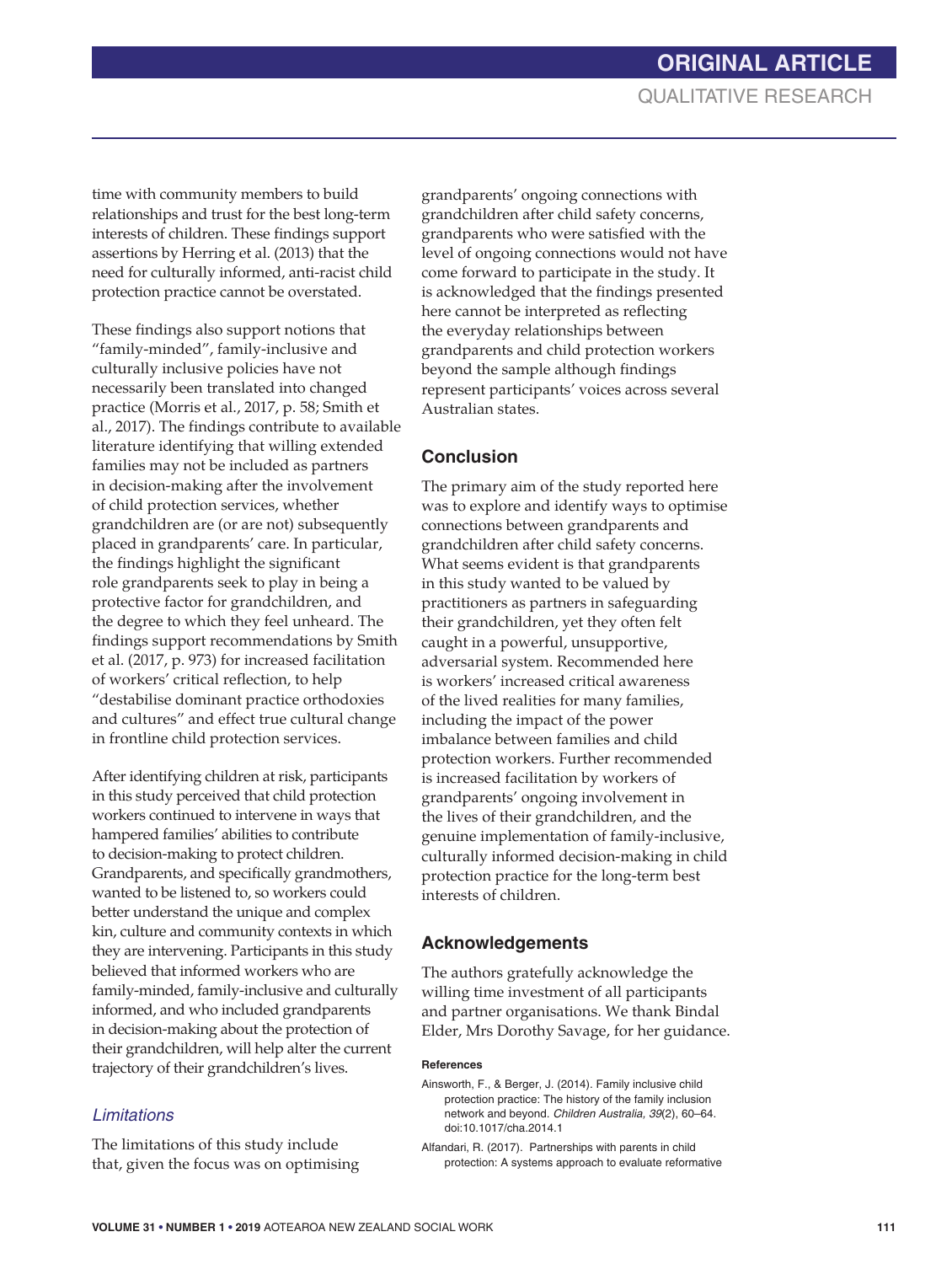developments in Israel. *British Journal of Social Work*, *47*(4), 1061-1077. doi.org/10.1093/bjsw/bcw101

- Australian Institute of Health and Welfare. (2017). Child protection Australia 2015–16*.* Retrieved from https://www.aihw.gov.au/reports/child-protection/childprotection-australia-2015-16/contents/table-of-contents
- Australian Institute of Health and Welfare. (2018). Child protection Australia 2016–17. Child Welfare Series No. 68. Retrieved from https://www.aihw.gov.au/ getmedia/66c7c364-592a-458c-9ab0-f90022e25368/ aihw-cws-63.pdf.aspx?inline=true
- Backhouse, J., & Graham, A. (2012). Grandparents raising grandchildren: Negotiating the complexities of roleidentity conflict. *Child and Family Social Work*, *17*(3), 306–315. doi/abs/10.1111/j.1365-2206.2011.00781.x
- Beddoe, L. & Cree, V. (2017). The risk paradigm and the media in child protection. In M. Connolly (Ed.), *Beyond the risk paradigm in child protection* (pp. 15–28). London, UK: Palgrave.
- Buckley, H. (2017). Service users as receivers of riskdominated practice. In M. Connolly (Ed.), *Beyond the risk paradigm in child protection* (pp. 77–90). London, UK: Palgrave.
- Carmody, T. (2013). Taking responsibility: A roadmap for Queensland child protection. Queensland Child Protection Commission of Inquiry. Retrieved from https://www.cabinet.qld.gov.au/documents/2013/dec/ response%20cpcoi/Attachments/report%202.pdf
- Child Protection Peak. (2017). Position statement for Aboriginal kinship care. Queensland Aboriginal and Torres Strait Islander Child Protection Peak Ltd.
- Child Protection Systems Royal Commission. (2016). The life they deserve: Child protection systems Royal Commission Report. Retrieved from www.agd.sa.gov.au/ child-protection-systems-royal-commission
- Council of Australian Governments (COAG). (2014). *Protecting children is everyone's business: National framework for protecting Australia's children 2009–2020*. *Annual Report 2012–13*. Canberra, ACT: Author.
- Cox, C. (2014). Personal and community empowerment for grandparent caregivers. *Journal of Family Social Work*, *17*(2), 162–174. doi/abs/10.1080/10522158.2014.880824
- Creswell, J. (2014). *Research design: Qualitative, quantitative, and mixed methods*. Thousand Oaks, CA: Sage.
- Department of Prime Minister and Cabinet. (2017). *Closing the gap: Prime Minister's report 2017*. Canberra, ACT: Author.
- Drew, L., & Silverstein, M. (2007). Grandparents' psychological wellbeing after loss of contact with their grandchildren. *Journal of Family Psychology*, *21*(3), 372–379. doi.org/10.1037/0893-3200.21.3.372
- Dumbrill, G. (2010). Power and child protection. The need for a child welfare users' union or association. *Australian Social Work*, *63*(2), 194–206. doi.org/10.1080/03124071003717655
- Farmer, E. (2009). What factors relate to good placement in kinship care? *British Journal of Social Work, 40*(2), 426–444. doi:10.1093/bjsw/bcp007
- Funston, L., Herring, S., & ACMAG. (2016). When will the Stolen Generation end? A qualitative, critical exploration of contemporary "child protection" practices in Aboriginal and Torres Strait Islander communities. *Sex Abuse in Australia and New Zealand*, *7*(1), 51–58.
- Gair, S. (2017). Missing grandchildren: Grandparents' lost contact and implications for social work. *Australian Social Work, 70*(3), 263–275.
- Gair, S., Zuchowski, I., Munns, L., Thorpe, R., & Henderson, D. (2018). Grandparents matter: Optimising grandparents' involvement after child safety concerns. *Child and Family Social Work*. Retrieved from https://onlinelibrary.wiley. com/doi/full/10.1111/cfs.12464
- Herring , S., Spangaro, J., Lauw, M., & McNamara, L. (2013). The intersection of trauma, racism, and cultural competence in effective work with Aboriginal people: Waiting for trust. *Australian Social Work*, *66*(1), 104–117. doi/abs/10.1080/0312407X.2012.697566
- Human Rights and Equal Opportunity Commission (HREOC). (1997). *Bringing them home. Report of the national inquiry into the separation of Aboriginal and Torres Strait Islander children from their families*. Sydney, NSW: HREOC.
- Humphreys, C., Thiara, R., & Skamballis, A. (2011). Readiness to change: Mother-child relationship and domestic violence intervention. *British Journal of Social Work*, *41*(1), 166–184. doi:10.1093/bjsw/bcq046
- Hunt, J. (2018). Grandparents as substitute parents in the UK. *Contemporary Social Science*, *13*(2), 175–186. doi/abs/10.1080/21582041.2017.1417629
- Irizarry, C., Miller, K., & Bowden, M. (2016). Kinship care: Child safety or easy option? Staff and carers' perspectives. *Journal of Family Social Work*, *19*(3), 199–219. doi/full/10.1080/10522158.2016.1187699?src=recsys
- Ivec, M., Braithwaite, V., & Harris, N. (2012). "Resetting the relationship" in Indigenous child protection: Public hope and private reality. *Law & Policy, 34*(1), 80–103. doi/abs/10.1111/j.1467-9930.2011.00354.x
- Keddell, E. (2017). Interpreting children's best interests: Needs, attachment and decision-making. *Journal of Social Work*, *17*(3)**,** 324–342. doi/abs/10.1177/1468017316644694
- Kickett-Tucker, C., & Hansen, J. (2017). Ngalang Moort: Family as the building block of community development. In C. Kickett-Tucker, D. Bessarab, J. Coffin, & M. Wright (Eds.), *Mia Mia Aboriginal community development* (pp. 199–216). Cambridge, UK: Cambridge University Press.
- Liamputtong, P. (2009). *Qualitative research methods* (3rd ed.). Melbourne, VIC: Oxford University Press.
- Lohoar, S., Butera, N., & Kennedy, E. (2014). Strengths of Australian Aboriginal cultural practices in family life and child rearing. Child Family Community Australia, Paper No. 25. Information Exchange. Retrieved from https://aifs.gov.au/ cfca/sites/default/files/publication-documents/cfca25.pdf
- Long, M., & Sephton, R. (2011). Rethinking the best interests of the child: Voices from Aboriginal child and family welfare practitioners. *Australian Social Work, 64*(1), 96–112. doi.org/10.1080/0312407X.2010.53554
- Lonne, B., Harries, M., Featherstone, B., & Gray, M. (2016). *Working ethically in child protection*. Abingdon, UK: Routledge.
- Milosevic, A., Thorpe, R., & Miles, D. (2009). *For good or ill, this is my family! What counts for quality in the role for statutory relative foster carers?* [Unpublished conference paper (ACCFPP Quality Counts)]. Brisbane, QLD.
- Morris, K., White, S., Doherty, P., & Warwick, L. (2017). Out of time: Theorising family in social work practice. *Child and Family Social Work*, *22*(S3), 51–60. doi:10.1111/cfs.12257